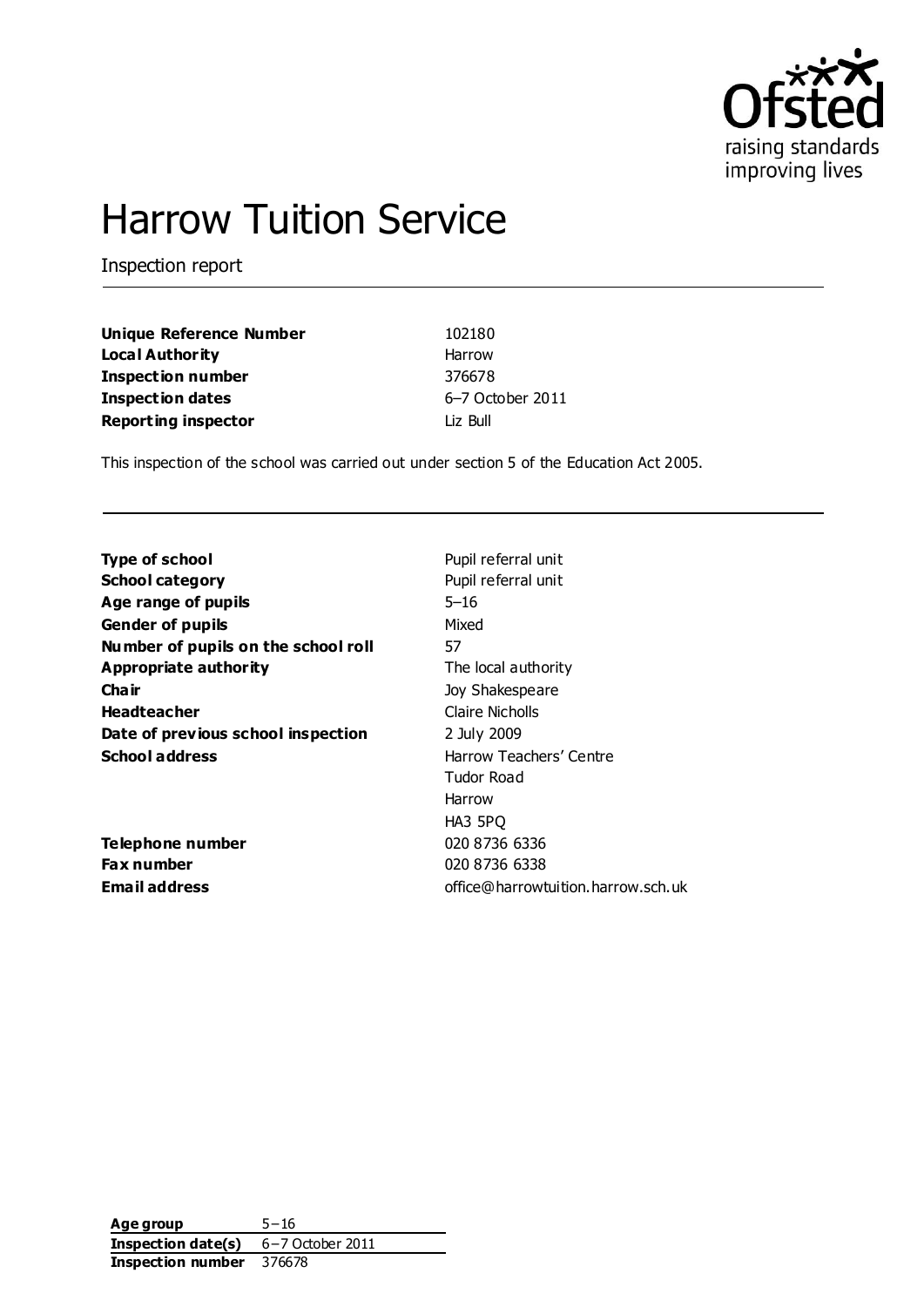The Office for Standards in Education, Children's Services and Skills (Ofsted) regulates and inspects to achieve excellence in the care of children and young people, and in education and skills for learners of all ages. It regulates and inspects childcare and children's social care, and inspects the Children and Family Court Advisory Support Service (Cafcass), schools, colleges, initial teacher training, work-based learning and skills training, adult and community learning, and education and training in prisons and other secure establishments. It assesses council children's services, and inspects services for looked after children, safeguarding and child protection.

Further copies of this report are obtainable from the school. Under the Education Act 2005, the school must provide a copy of this report free of charge to certain categories of people. A charge not exceeding the full cost of reproduction may be made for any other copies supplied.

If you would like a copy of this document in a different format, such as large print or Braille, please telephone 0300 123 4234, or email enquiries@ofsted.gov.uk.

You may copy all or parts of this document for non-commercial educational purposes, as long as you give details of the source and date of publication and do not alter the information in any way.

To receive regular email alerts about new publications, including survey reports and school inspection reports, please visit our website and go to 'Subscribe'.

Piccadilly Gate Store St **Manchester** M1 2WD

T: 0300 123 4234 Textphone: 0161 618 8524 E: enquiries@ofsted.gov.uk W: www.ofsted.gov.uk

**Ofsted** 

© Crown copyright 2011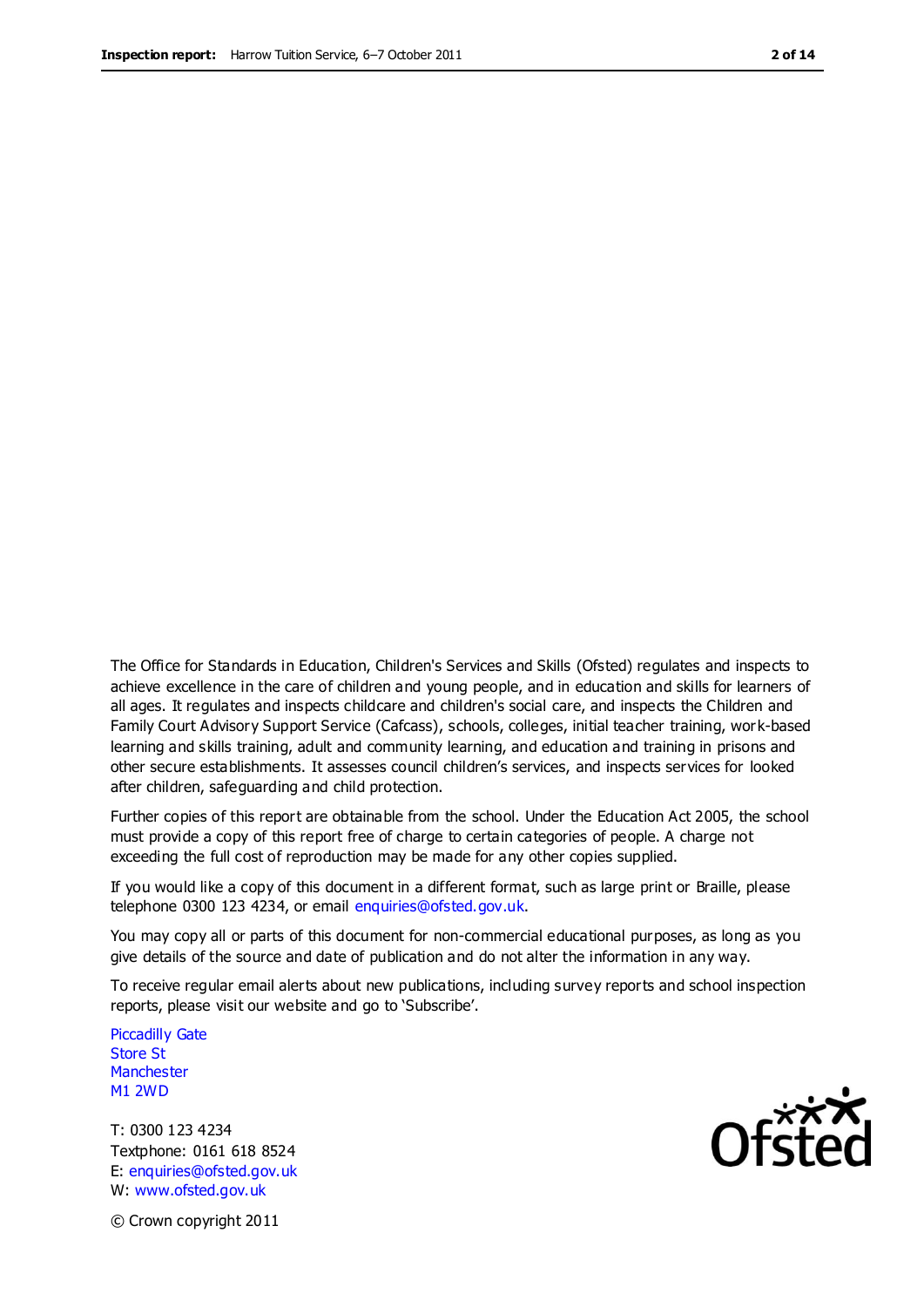## **Introduction**

This inspection was carried out by two additional inspectors. They observed, in part or in full, 12 lessons and nine teachers and looked at other evidence relating to the quality of learning. They held meetings with a representative of the local authority who is also a member of the management committee and staff and pupils from both sites. Inspectors observed the service's work and looked at its policy documents, minutes of meetings held by the management committee and the data the service had gathered on pupils' progress. They analysed questionnaires returned by staff, pupils and three from parents and carers. In addition they considered the views of six parents who offered verbal responses to the questionnaire over the phone.

The inspection team reviewed many aspects of the service's work. It looked in detail at a number of key areas.

- The effectiveness of self-evaluation and the rigour with which leaders analyse and use data to inform future planning and to set targets.
- How well teaching, the curriculum and care, guidance and support promote positive outcomes for individuals and groups of pupils and prepare them for successful reintegration to school or further education.
- Whether there is consistency of provision and outcomes across the service.
- The actions taken to support and challenge pupils who do not attend regularly.

# **Information about the school**

Harrow Tuition Service provides for pupils who have been permanently excluded from school or who are at risk of permanent exclusion. It provides early intervention programmes to prevent exclusion and supports a small group of vulnerable pupils who refuse to attend school. It also supports pupils who have a range of physical and/or mental health problems. The service previously operated on four separate sites but in September 2011 it relocated to Harrow Teachers' Centre. The service also provides an education service at the Royal National Orthopaedic Hospital School offering teaching for children and young people admitted as patients on a shortterm, medium-term or recurring basis, and home tuition for sick children who are still on roll but unable to attend their own school.

In the last academic year, the service provided education and home tuition for 151 pupils and for 181 at the Royal National Orthopaedic Hospital. Of the 57 pupils on roll at present, 13 of these are in college placements, six receive home tuition, three are in alternative provision, two are receiving virtual learning through an online learning provider, four are in hospital and 29 are attending the Harrow Teachers' Centre, 28 of whom are in secondary education. Boys greatly outnumber girls and a very high proportion of pupils are from minority ethnic backgrounds. Nine pupils have a statement of special educational needs. A very small number of pupils on roll are in the care of the local authority.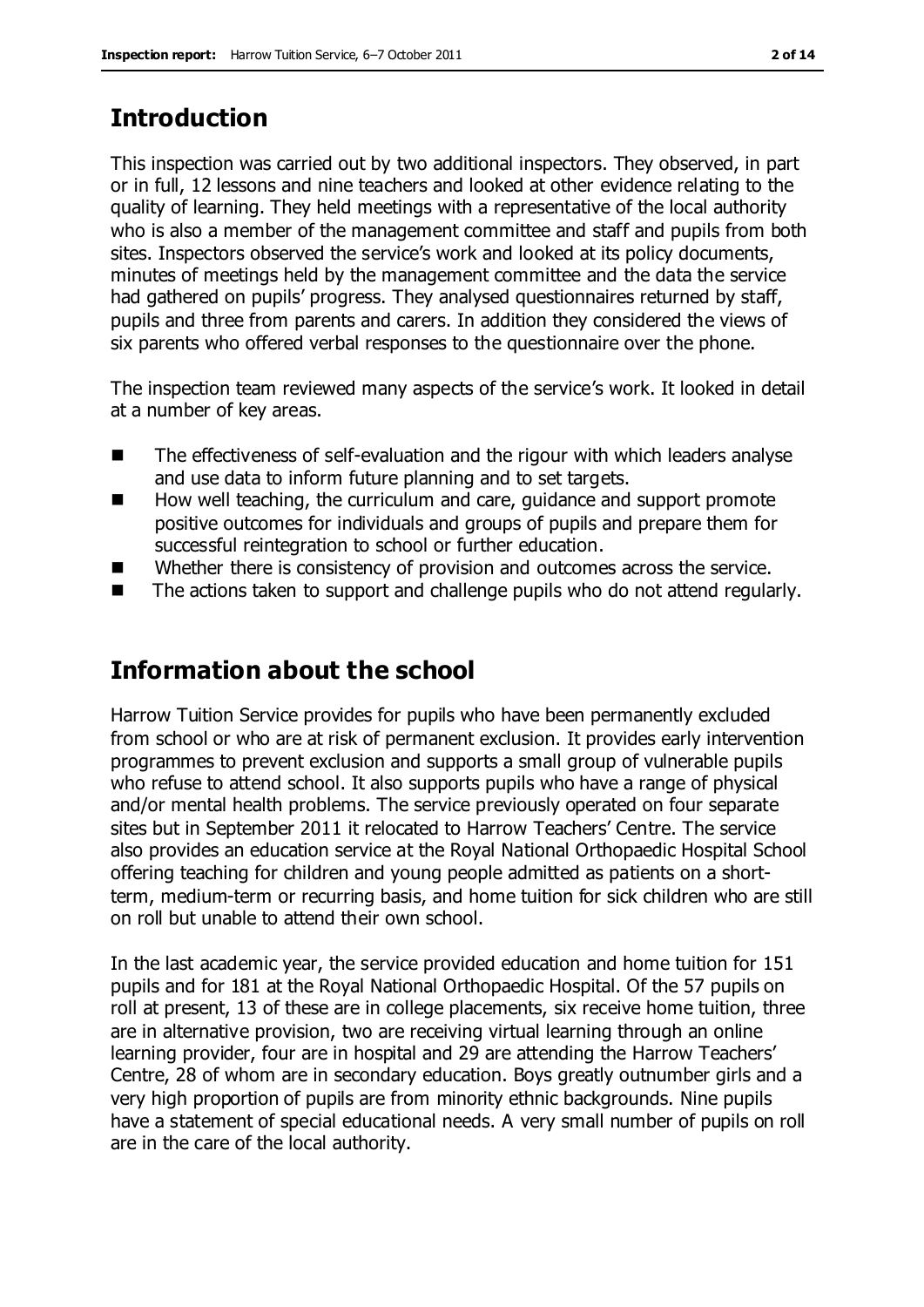## **Inspection judgements**

| Overall effectiveness: how good is the school?  |  |
|-------------------------------------------------|--|
| The school's capacity for sustained improvement |  |

## **Main findings**

Harrow Tuition Service provides a good quality of education and, as a result, pupils make good progress and achieve well. It is effective in helping pupils to close gaps in their education caused by previous weak attendance and behavioural difficulties that have resulted in exclusion. It is equally effective in preventing exclusions. The fact that many pupils in the past two years have returned to school or moved on to further education, training or to take up employment, is a notable achievement.

When pupils arrive, they have often experienced a disrupted education and considerable failure. Once at the service, they develop confidence and positive attitudes to learning and to other people, and start to attain academic success. One pupil commented to inspectors that he had learned far more at the service than in his previous setting. Plentiful opportunities are provided for pupils to collaborate with each other in lessons and pupils learn to cooperate well with one another in a range of different situations offered by the good curriculum. Their behaviour improves vastly and is good overall. Most pupils say they feel very safe and that there is little bullying or racism, and records confirm this.

There are strong pastoral systems for pupils' welfare which ensure that they settle quickly and gain confidence. The positive and supportive relationships promote pupils' personal development effectively. Pupils are very well equipped with skills and support which enable them to successfully move on to their next phase of education. Teaching is good overall. Because of this, pupils, despite often entering the service with low attainment, make good and sometimes outstanding progress. The best lessons are where pupils are engaged and challenged and where learning is highly personalised. Where teaching is less effective, pupils are not always set precise and challenging learning targets in lessons. Assessment on entry is good and the school closely monitors pupils' progress to ensure each is making good progress. Its systems though are not sufficiently refined to enable senior leaders to compare pupils' progress against national expectations and so gain a clearer understanding of the value the service adds to pupils' achievements.

As a result of the service's effective efforts, attendance is now broadly average although there remains a small minority of pupils who are not attending regularly. Through home visits and targeted intervention, the service encourages pupils to improve their attendance and the vast majority make substantial improvements which enables them to make good progress in their learning. The service has developed some successful strategies to improve parents' and carers' engagement.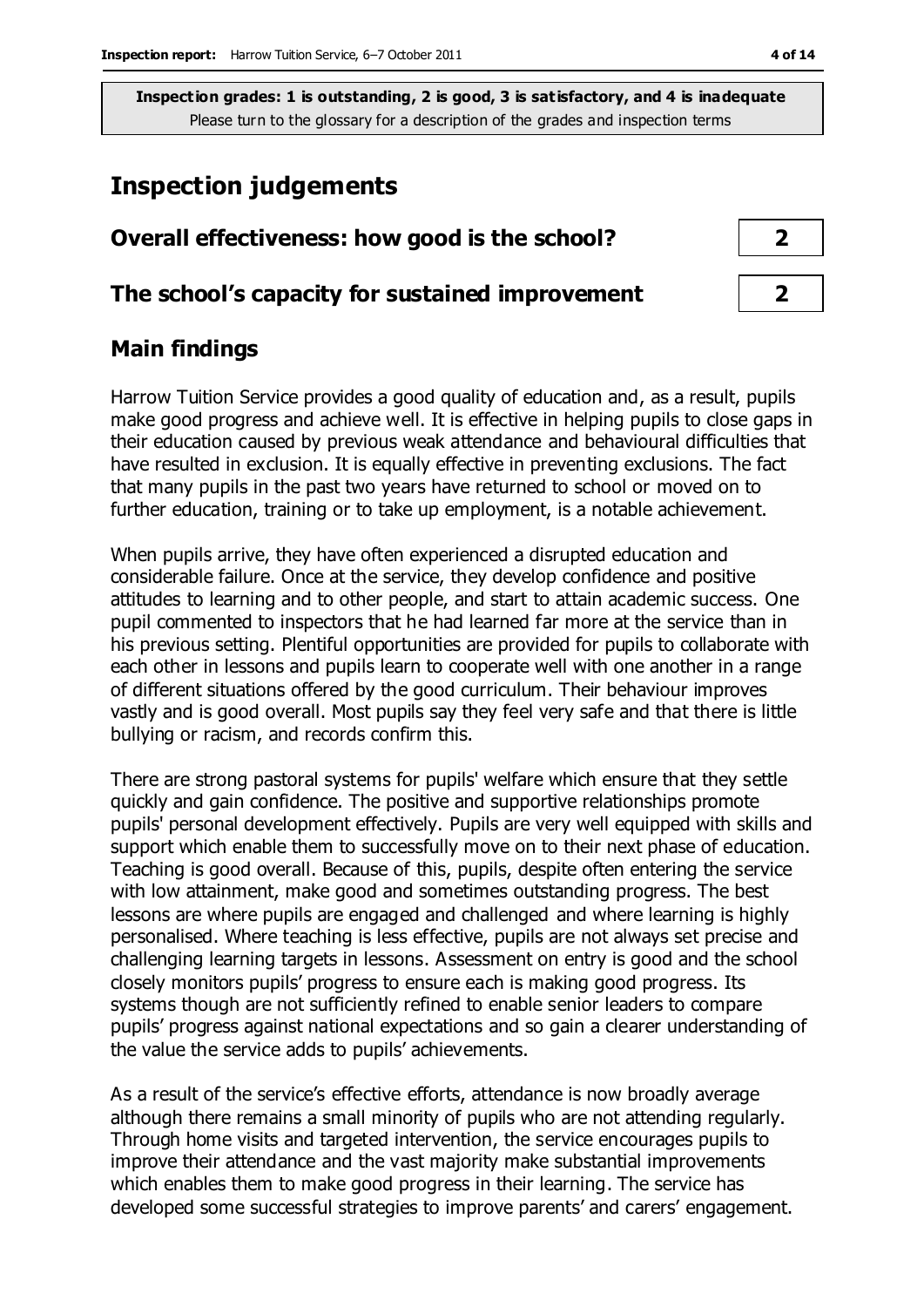One parent wrote, 'I am very pleased with the effort his key worker and teachers make to encourage him to learn and attend school. I am very thankful for the great effort to keep him in school.' The leadership team recognises the need to continue to develop these positive links even further in order to support the small minority of pupils who do not attend regularly enough.

Leadership and management are good. The integration of three sites into one in September 2011 has been successful in supporting the leadership team's drive and ambition for improvement. There is a good understanding of the strengths and areas for development based on effective monitoring of pupils' individual progress and other aspects of the service's provision. The management committee is providing a good level of support and challenge. Given all these factors, Harrow Tuition Service has a good capacity to make further improvements to the quality of education.

#### **What does the school need to do to improve further?**

- Raise levels of attainment by refining assessment procedures to ensure that all pupils are set challenging and precise targets in all lessons.
- Raise attendance levels further by providing specific support for those pupils with persistent absence and further improving partnerships with their families.
- Strengthen leadership and management by refining systems for evaluating pupils' progress so that the service has a clearer understanding of the value it adds to pupils' learning compared to national expectations.

#### **Outcomes for individuals and groups of pupils 2**

The attainment of pupils varies from year to year but overall is low. Almost all pupils have a history of disrupted education and demonstrate high levels of emotional and/or social needs, which have often resulted in lengthy periods of absence from mainstream schooling. Pupils respond well to the service's work to re-engage them in education. They make good, and sometimes outstanding, progress from low starting points as a result of the service's determined efforts and well-informed support; consequently, achievement is good. Those who undertake work experience in Year 11 also develop excellent practical and vocational skills and a very positive disposition towards further learning and the world of work. As a result of the service's good support and guidance, most pupils achieve at least average attendance and a large majority successfully re-integrate into mainstream schools or go on to complete college courses.

During lessons, pupils are almost always attentive and work hard. For example, a Year 8 pupil was able, by the end of a mathematics lesson, to split complex calculations into simpler steps to solve an algebraic problem. A Year 10 pupil convincingly explained the meaning and use of similes and metaphors during an English lesson on creative writing. Pupils contribute enthusiastically to discussions,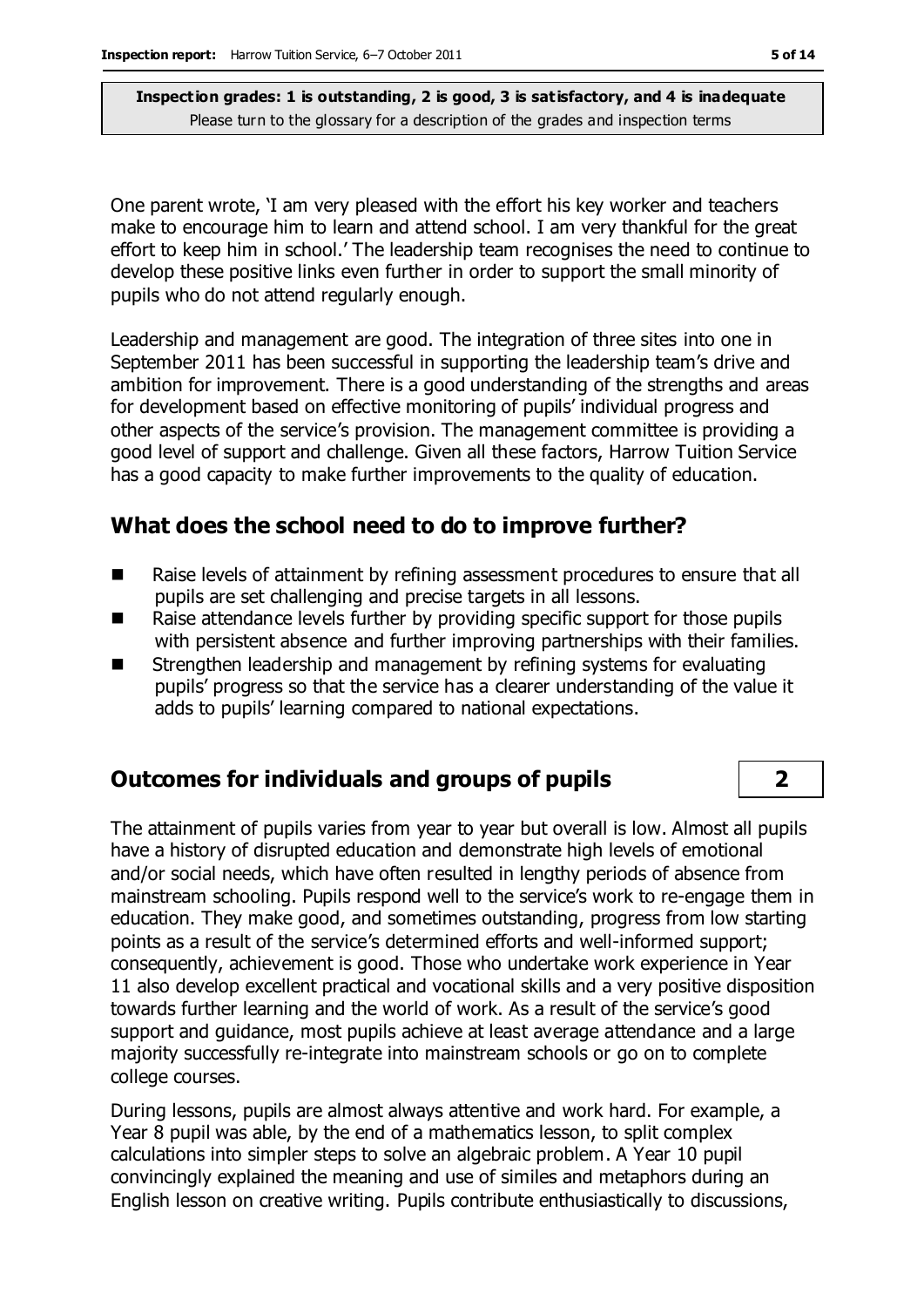respond well to questions and make good progress in their learning. The service has well-embedded systems that consistently support the learning and well-being of vulnerable pupils and because individual needs are identified from the start, there are no significant variations in the rates of progress made by boys and girls, those pupils with special educational needs and/or disabilities or those in the care of the local authority.

Pupils say they feel safe and gain confidence in an environment that has firm boundaries and clear expectations that are consistently applied. Pupils see their time in the service as an opportunity to turn their lives around and behaviour is good. Pupils' positive attitudes towards activities, including cooking and sports activities such as boxing, have led to them taking a greater pride in their work and adopting healthier lifestyles. Pupils' spiritual, moral, social and cultural development is good. They work harmoniously together, finding similarities in their backgrounds rather than differences. This leads to a real sense of community in which pupils have a clear say in what goes on. Through the service's focus on social and emotional aspects of learning, pupils' personal skills develop well and they increasingly take on roles of responsibility including fund raising for charity such as 'Jeans for Genes Day'.

| Pupils' achievement and the extent to which they enjoy their learning                                                     | $\overline{\mathbf{2}}$ |
|---------------------------------------------------------------------------------------------------------------------------|-------------------------|
| Taking into account:                                                                                                      |                         |
| Pupils' attainment <sup>1</sup>                                                                                           | 4                       |
| The quality of pupils' learning and their progress                                                                        | $\overline{2}$          |
| The quality of learning for pupils with special educational needs and/or disabilities<br>and their progress               | 2                       |
| The extent to which pupils feel safe                                                                                      |                         |
| Pupils' behaviour                                                                                                         |                         |
| The extent to which pupils adopt healthy lifestyles                                                                       |                         |
| The extent to which pupils contribute to the school and wider community                                                   | $\overline{\mathbf{2}}$ |
| The extent to which pupils develop workplace and other skills that will<br>contribute to their future economic well-being | $\overline{2}$          |
| Taking into account:                                                                                                      |                         |
| Pupils' attendance <sup>1</sup>                                                                                           | 3                       |
| The extent of pupils' spiritual, moral, social and cultural development                                                   | 2                       |

These are the grades for pupils' outcomes

## **How effective is the provision?**

Teaching is good overall. In lessons such as English and mathematics, pupils have very clear targets and expectations and tasks are well matched to their abilities. This enables pupils to get on with their work and behave well. Here, teachers have a clear

 $\overline{a}$ <sup>1</sup> The grades for attainment and attendance are: 1 is high; 2 is above average; 3 is broadly average; and 4 is low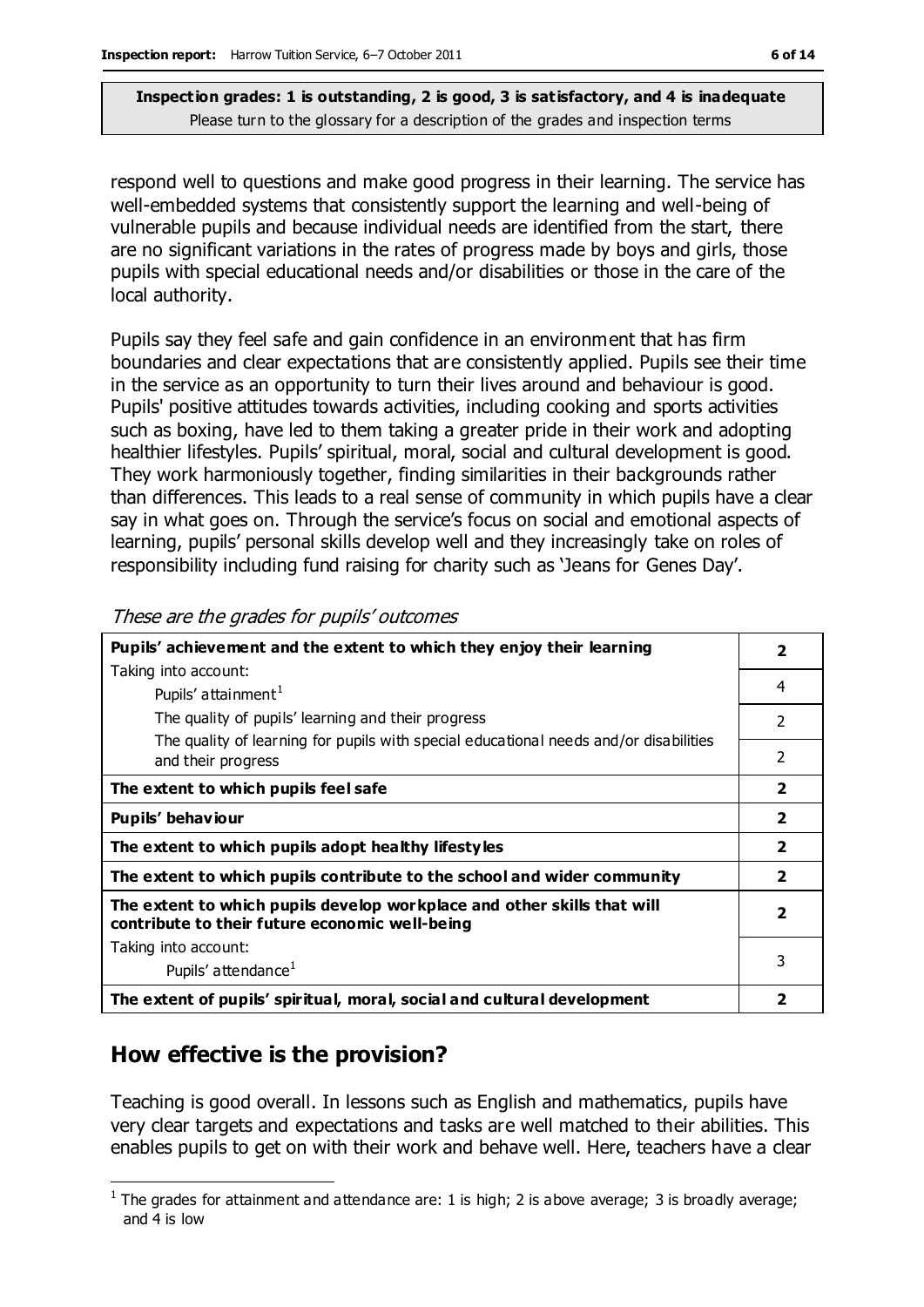understanding of pupils' prior attainments and use this information well to plan the next steps in learning. This good use of assessment is not consistent across the service. Senior leaders recognise the need to refine assessment procedures so that information gathered can be used to optimum effect and enable staff to set challenging and precise targets for pupils in all lessons.

The good curriculum has some exciting aspects. For example, practical activities such as sport, beauty and arts and craft enable pupils to gain confidence in their own ability and to improve their self-esteem. Throughout, there is a focus on developing pupils' literacy, numeracy and personal skills and, for older pupils, the number of externally accredited courses available has been extended. Thus, pupils make good gains in developing key skills in preparation for returning to mainstream education.

The good care, guidance and support are a strength of the provision. Staff know the pupils very well indeed and all pupils are allocated a key worker who engages with them as individuals to ensure that the curriculum is well matched and that they are making the most of the opportunities provided. Furthermore, staff provide training and advice concerning the behaviour management of some particularly challenging pupils to staff in the home schools. The service works hard and in cooperation with the education welfare service to liaise with families and to encourage pupils to attend regularly. However, a few pupils remain persistent absentees.

These are the grades for the quality of provision

| The quality of teaching                                                                                    |  |
|------------------------------------------------------------------------------------------------------------|--|
| Taking into account:                                                                                       |  |
| The use of assessment to support learning                                                                  |  |
| The extent to which the curriculum meets pupils' needs, including, where<br>relevant, through partnerships |  |
| The effectiveness of care, guidance and support                                                            |  |

### **How effective are leadership and management?**

The headteacher leads the service well and has successfully encouraged a good sense of shared purpose. As a result, staff are keen to do well and provide the best opportunities for pupils. The service is successful in improving pupils' personal qualities so that they can remain in their mainstream school or be successfully reintegrated into other education. Leaders scrutinise the outcomes of rigorous selfevaluation procedures and priorities are incorporated into a good development plan. Senior leaders have brought about a cohesive staff team which works well together. Systems for monitoring all aspects of provision are of a good quality. The variable quality of teaching is being addressed successfully through rigorous and regular monitoring. As a result, the quality of teaching and of learning are now good. A detailed knowledge of individual pupils and their performance ensures that no-one is overlooked and that equality of opportunity is assured. The service is aware that its systems for evaluating data on pupils' progress need to be refined further. At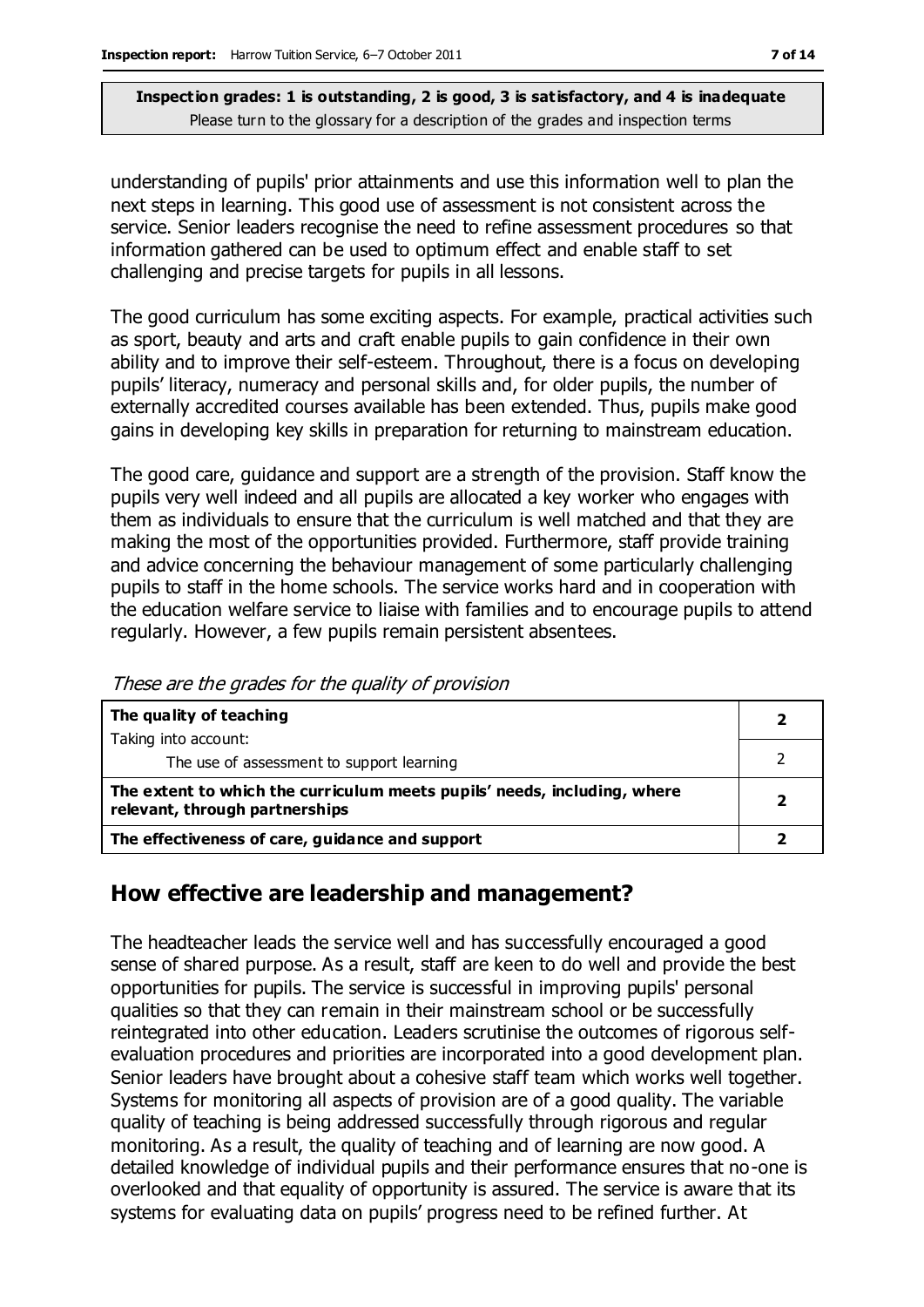present, it does not have a sufficiently clear overview of the value it adds over time in terms of the progress of individuals against national expectations. This is particularly so for those pupils who are only at the service for short periods of time.

The management committee has a good understanding of the service's strengths and what needs to be done to secure further improvement. It provides good levels of both support and challenge to staff. Safeguarding arrangements are thorough. Requirements for checking, vetting and training staff are met and child protection procedures are secure. The Harrow Tuition Service has established very positive relationships with local mainstream schools which rightly recognise and applaud the determination and resolve of the service's leaders to re-engage pupils in learning. Good partnerships with a range of agencies support pupils' social and emotional development. Particular attention is given to those who are in crisis and good links are well established with relevant professionals, so that information about pupils' welfare is shared and acted upon. The service has established positive relationships with many parents and carers. It recognises though that there is more to do to engage a small number of parents and carers.

The service has a good understanding of the social, ethnic and religious diversity of the pupils it educates and promotes equality and seeks to eliminate discrimination effectively. As a result, there are few racist incidents. Pupils' knowledge of cultural diversity is promoted effectively so that they are tolerant and respectful of differences. Consequently, the service's contribution to the promotion of community cohesion is good.

| The effectiveness of leadership and management in embedding ambition and<br>driving improvement                                                                     |                |
|---------------------------------------------------------------------------------------------------------------------------------------------------------------------|----------------|
| Taking into account:                                                                                                                                                |                |
| The leadership and management of teaching and learning                                                                                                              | 2              |
| The effectiveness of the governing body in challenging and supporting the<br>school so that weaknesses are tackled decisively and statutory responsibilities<br>met | 2              |
| The effectiveness of the school's engagement with parents and carers                                                                                                | 3              |
| The effectiveness of partnerships in promoting learning and well-being                                                                                              | $\overline{2}$ |
| The effectiveness with which the school promotes equality of opportunity and<br>tackles discrimination                                                              | $\overline{2}$ |
| The effectiveness of safeguarding procedures                                                                                                                        | $\overline{2}$ |
| The effectiveness with which the school promotes community cohesion                                                                                                 | 2              |
| The effectiveness with which the school deploys resources to achieve value for<br>money                                                                             | 2              |

These are the grades for leadership and management

## **Views of parents and carers**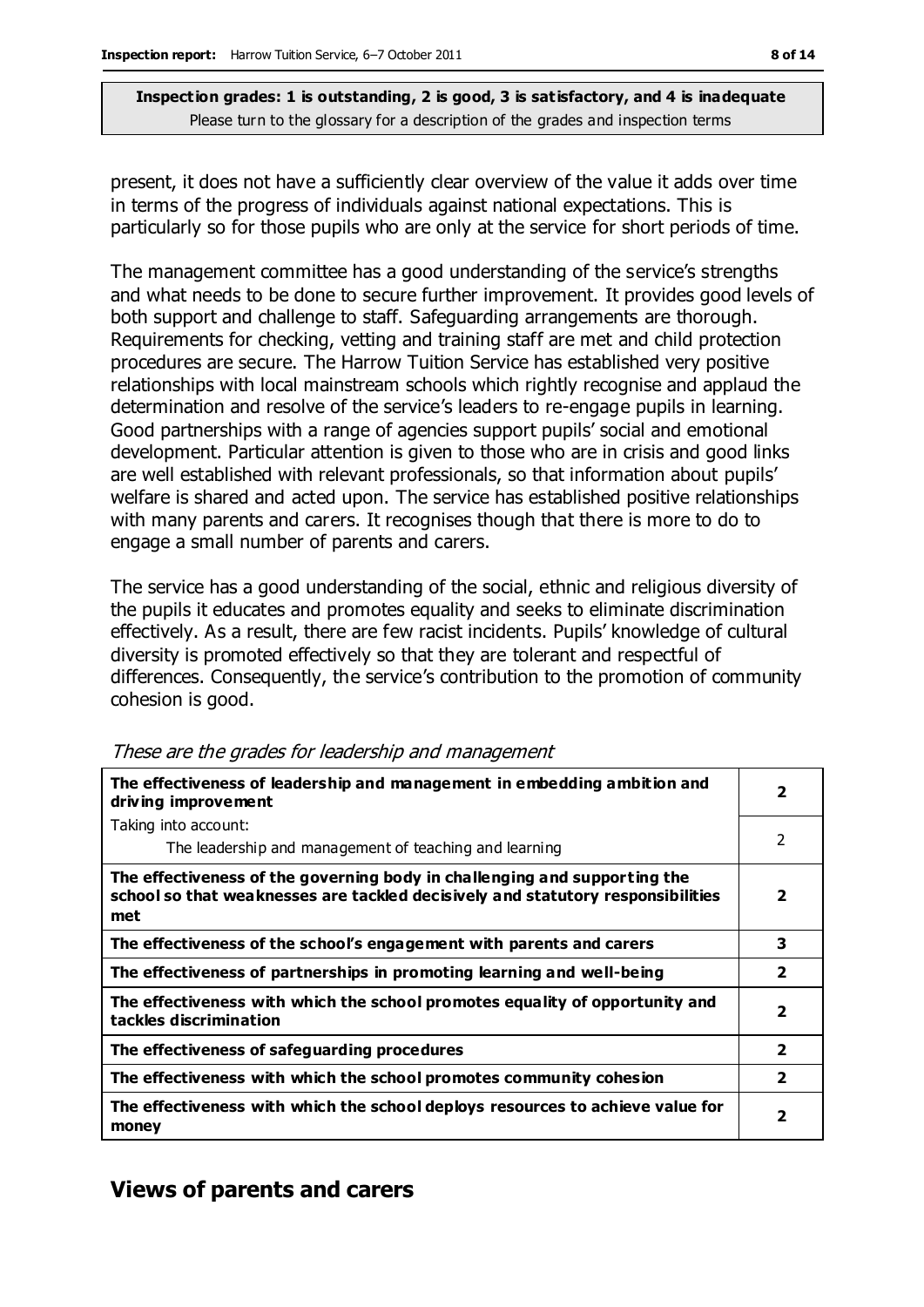Only a very small proportion of parents and carers returned questionnaires. Those who did were positive about the quality of care and education provided, the way that the school prepares their children for the future and the way the service deals effectively with unacceptable behaviour. The inspectors agree with these positive views about the service and judge that the service satisfactorily engages with parents and carers.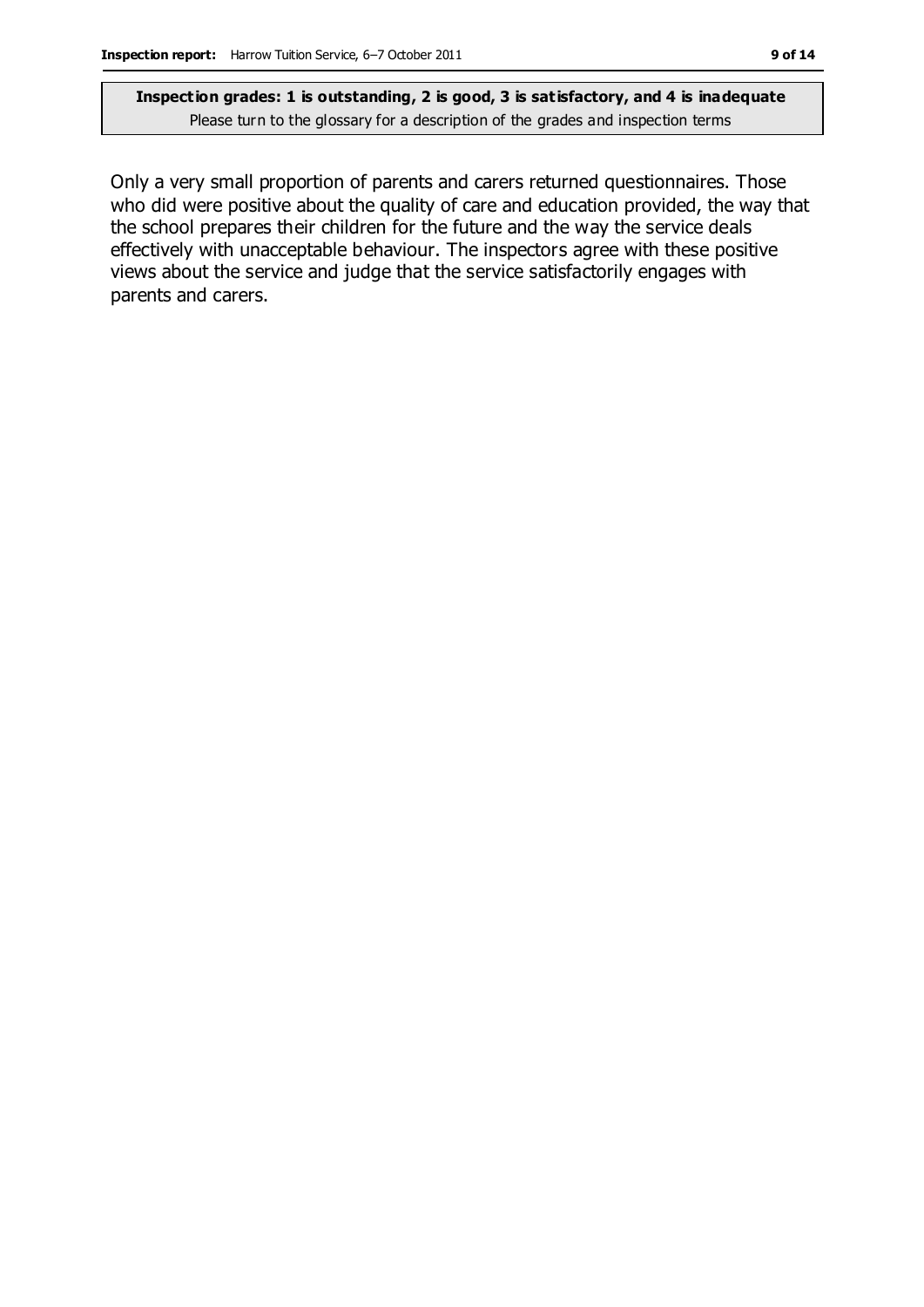#### **Responses from parents and carers to Ofsted's questionnaire**

Ofsted invited all the registered parents and carers of pupils registered at Harrow Tuition Service to complete a questionnaire about their views of the service.

In the questionnaire, parents and carers were asked to record how strongly they agreed with 13 statements about the service.

The inspection team received three completed questionnaires by the end of the on-site inspection. In total, there are 57 pupils registered at the service.

| <b>Statements</b>                                                                                                                                                                                                                                       | <b>Strongly</b><br>agree |               | <b>Agree</b>   |               | <b>Disagree</b> |               | <b>Strongly</b><br>disagree |               |
|---------------------------------------------------------------------------------------------------------------------------------------------------------------------------------------------------------------------------------------------------------|--------------------------|---------------|----------------|---------------|-----------------|---------------|-----------------------------|---------------|
|                                                                                                                                                                                                                                                         | <b>Total</b>             | $\frac{1}{2}$ | <b>Total</b>   | $\frac{1}{2}$ | <b>Total</b>    | $\frac{1}{2}$ | <b>Total</b>                | $\frac{1}{2}$ |
| My child enjoys school                                                                                                                                                                                                                                  | $\mathbf{1}$             | 33            | $\mathbf{1}$   | 33            | $\mathbf{1}$    | 33            | $\mathbf 0$                 | $\mathbf 0$   |
| The school keeps my child<br>safe                                                                                                                                                                                                                       | $\overline{2}$           | 67            | $\mathbf{1}$   | 33            | $\mathbf 0$     | $\mathbf{0}$  | $\mathbf 0$                 | $\mathbf 0$   |
| The school informs me about<br>my child's progress                                                                                                                                                                                                      | $\overline{2}$           | 67            | $\mathbf{1}$   | 33            | $\mathbf 0$     | $\mathbf 0$   | $\mathbf 0$                 | $\mathbf 0$   |
| My child is making enough<br>progress at this school                                                                                                                                                                                                    | $\Omega$                 | $\mathbf 0$   | $\overline{2}$ | 67            | $\mathbf{1}$    | 33            | $\mathbf 0$                 | $\mathbf 0$   |
| The teaching is good at this<br>school                                                                                                                                                                                                                  | $\mathbf{0}$             | $\mathbf 0$   | 3              | 100           | 0               | $\mathbf 0$   | $\mathbf 0$                 | $\mathbf 0$   |
| The school helps me to<br>support my child's learning                                                                                                                                                                                                   | $\overline{2}$           | 67            | $\mathbf{1}$   | 33            | 0               | $\Omega$      | $\Omega$                    | $\mathbf 0$   |
| The school helps my child to<br>have a healthy lifestyle                                                                                                                                                                                                | $\mathbf{1}$             | 33            | $\mathbf{1}$   | 33            | $\mathbf{1}$    | 33            | $\mathbf 0$                 | $\mathbf 0$   |
| The school makes sure that<br>my child is well prepared for<br>the future (for example<br>changing year group,<br>changing school, and for<br>children who are finishing<br>school, entering further or<br>higher education, or entering<br>employment) | $\mathbf 0$              | $\mathbf 0$   | 3              | 100           | 0               | $\mathbf 0$   | $\mathbf{0}$                | 0             |
| The school meets my child's<br>particular needs                                                                                                                                                                                                         | $\mathbf 0$              | $\mathbf 0$   | 3              | 100           | $\mathbf{0}$    | $\mathbf 0$   | $\mathbf 0$                 | $\mathbf 0$   |
| The school deals effectively<br>with unacceptable behaviour                                                                                                                                                                                             | $\overline{2}$           | 67            | $\mathbf{1}$   | 33            | 0               | $\mathbf{0}$  | $\mathbf 0$                 | $\mathbf 0$   |
| The school takes account of<br>my suggestions and<br>concerns                                                                                                                                                                                           | $\mathbf{1}$             | 33            | $\overline{2}$ | 67            | $\mathbf 0$     | $\mathbf 0$   | $\mathbf 0$                 | $\mathbf 0$   |
| The school is led and<br>managed effectively                                                                                                                                                                                                            | $\mathbf 0$              | $\mathbf 0$   | $\overline{2}$ | 67            | $\mathbf{1}$    | 33            | $\mathbf 0$                 | $\mathbf 0$   |
| Overall, I am happy with my<br>child's experience at this<br>school                                                                                                                                                                                     | $\mathbf{1}$             | 33            | $\overline{2}$ | 67            | 0               | $\mathbf 0$   | $\mathbf 0$                 | $\mathbf 0$   |

The table above summarises the responses that parents and carers made to each statement. The percentages indicate the proportion of parents and carers giving that response out of the total number of completed questionnaires. Where one or more parents and carers chose not to answer a particular question, the percentages will not add up to 100%.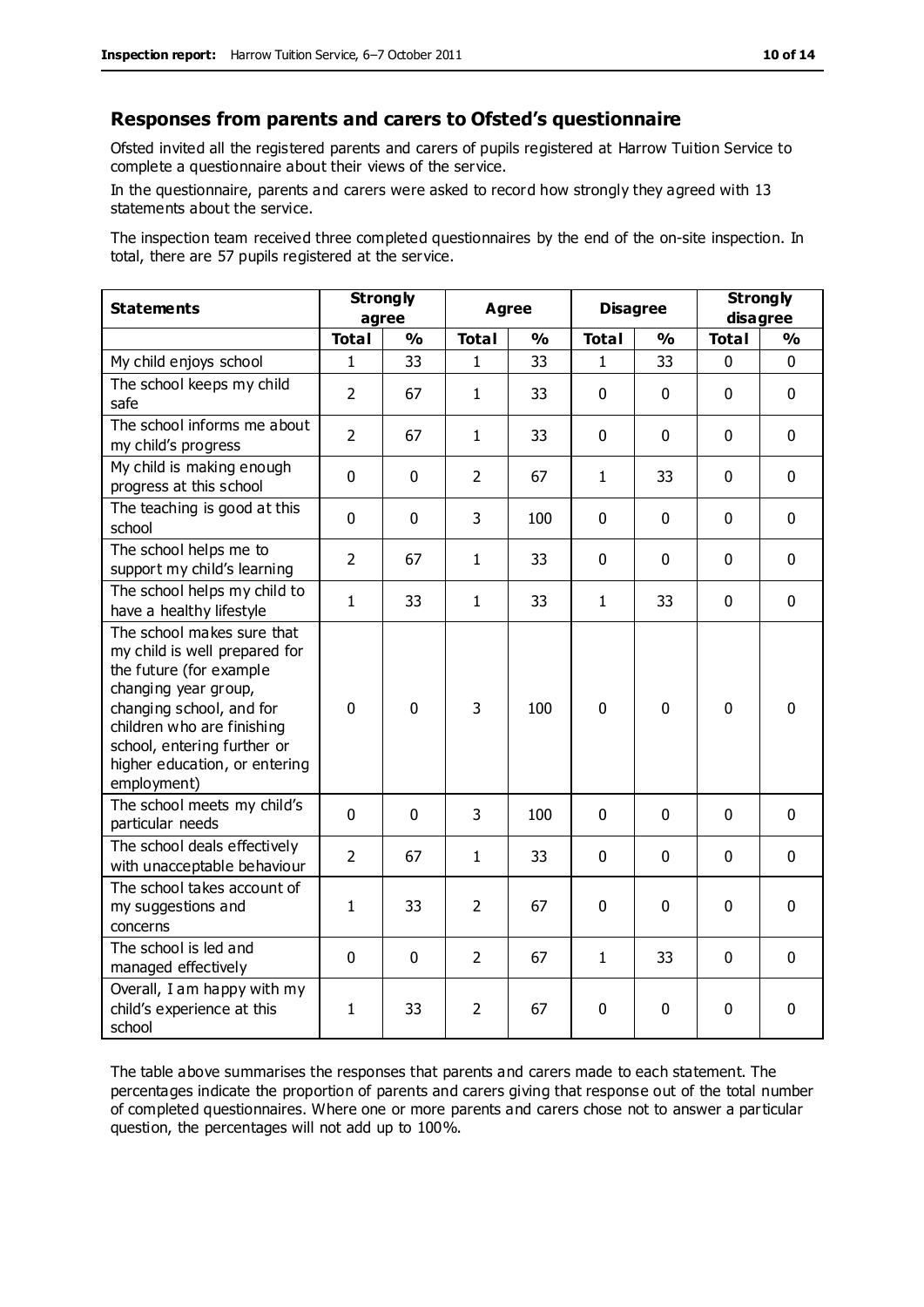# **Glossary**

### **What inspection judgements mean**

| Grade   | <b>Judgement</b> | <b>Description</b>                                            |
|---------|------------------|---------------------------------------------------------------|
| Grade 1 | Outstanding      | These features are highly effective. An outstanding           |
|         |                  | school provides exceptionally well for all its pupils' needs. |
| Grade 2 | Good             | These are very positive features of a school. A school        |
|         |                  | that is good is serving its pupils well.                      |
| Grade 3 | Satisfactory     | These features are of reasonable quality. A satisfactory      |
|         |                  | school is providing adequately for its pupils.                |
| Grade 4 | Inadequate       | These features are not of an acceptable standard. An          |
|         |                  | inadequate school needs to make significant                   |
|         |                  | improvement in order to meet the needs of its pupils.         |
|         |                  | Ofsted inspectors will make further visits until it           |
|         |                  | improves.                                                     |

### **Overall effectiveness of schools**

|                       | Overall effectiveness judgement (percentage of schools) |      |                     |                   |
|-----------------------|---------------------------------------------------------|------|---------------------|-------------------|
| <b>Type of school</b> | <b>Outstanding</b>                                      | Good | <b>Satisfactory</b> | <b>Inadequate</b> |
| Nursery schools       | 43                                                      | 47   | 10                  |                   |
| Primary schools       | 6                                                       | 46   | 42                  |                   |
| Secondary             | 14                                                      | 36   | 41                  |                   |
| schools               |                                                         |      |                     |                   |
| Sixth forms           | 15                                                      | 42   | 41                  | 3                 |
| Special schools       | 30                                                      | 48   | 19                  |                   |
| Pupil referral        | 14                                                      | 50   | 31                  |                   |
| units                 |                                                         |      |                     |                   |
| All schools           | 10                                                      | 44   | 39                  |                   |

New school inspection arrangements were introduced on 1 September 2009. This means that inspectors now make some additional judgements that were not made previously.

The data in the table above are for the period 1 September 2010 to 08 April 2011 and are consistent with the latest published official statistics about maintained school inspection outcomes (see www.ofsted.gov.uk).

The sample of schools inspected during 2010/11 was not representative of all schools nationally, as weaker schools are inspected more frequently than good or outstanding schools.

Percentages are rounded and do not always add exactly to 100.

Sixth form figures reflect the judgements made for the overall effectiveness of the sixth form in secondary schools, special schools and pupil referral units.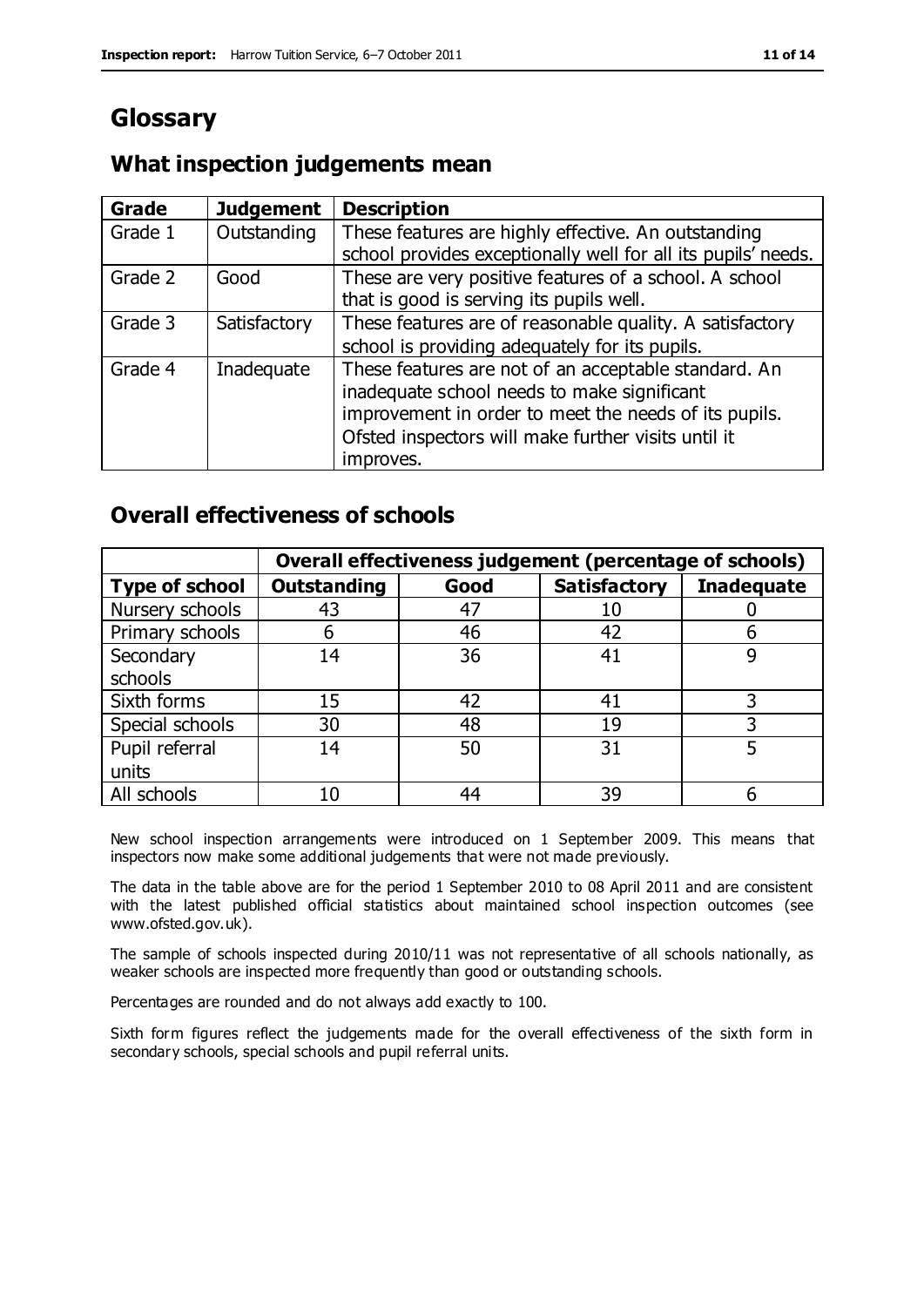# **Common terminology used by inspectors**

| Achievement:               | the progress and success of a pupil in their<br>learning, development or training.                                                                                                                                                                                                                                           |  |  |
|----------------------------|------------------------------------------------------------------------------------------------------------------------------------------------------------------------------------------------------------------------------------------------------------------------------------------------------------------------------|--|--|
| Attainment:                | the standard of the pupils' work shown by test and<br>examination results and in lessons.                                                                                                                                                                                                                                    |  |  |
| Capacity to improve:       | the proven ability of the school to continue<br>improving. Inspectors base this judgement on what<br>the school has accomplished so far and on the<br>quality of its systems to maintain improvement.                                                                                                                        |  |  |
| Leadership and management: | the contribution of all the staff with responsibilities,<br>not just the headteacher, to identifying priorities,<br>directing and motivating staff and running the<br>school.                                                                                                                                                |  |  |
| Learning:                  | how well pupils acquire knowledge, develop their<br>understanding, learn and practise skills and are<br>developing their competence as learners.                                                                                                                                                                             |  |  |
| Overall effectiveness:     | inspectors form a judgement on a school's overall<br>effectiveness based on the findings from their<br>inspection of the school. The following judgements,<br>in particular, influence what the overall<br>effectiveness judgement will be.                                                                                  |  |  |
|                            | The school's capacity for sustained<br>٠<br>improvement.<br>Outcomes for individuals and groups of<br>п<br>pupils.<br>The quality of teaching.<br>The extent to which the curriculum meets<br>pupils' needs, including, where relevant,<br>through partnerships.<br>The effectiveness of care, guidance and<br>ш<br>support. |  |  |
| Progress:                  | the rate at which pupils are learning in lessons and<br>over longer periods of time. It is often measured<br>by comparing the pupils' attainment at the end of a<br>key stage with their attainment when they started.                                                                                                       |  |  |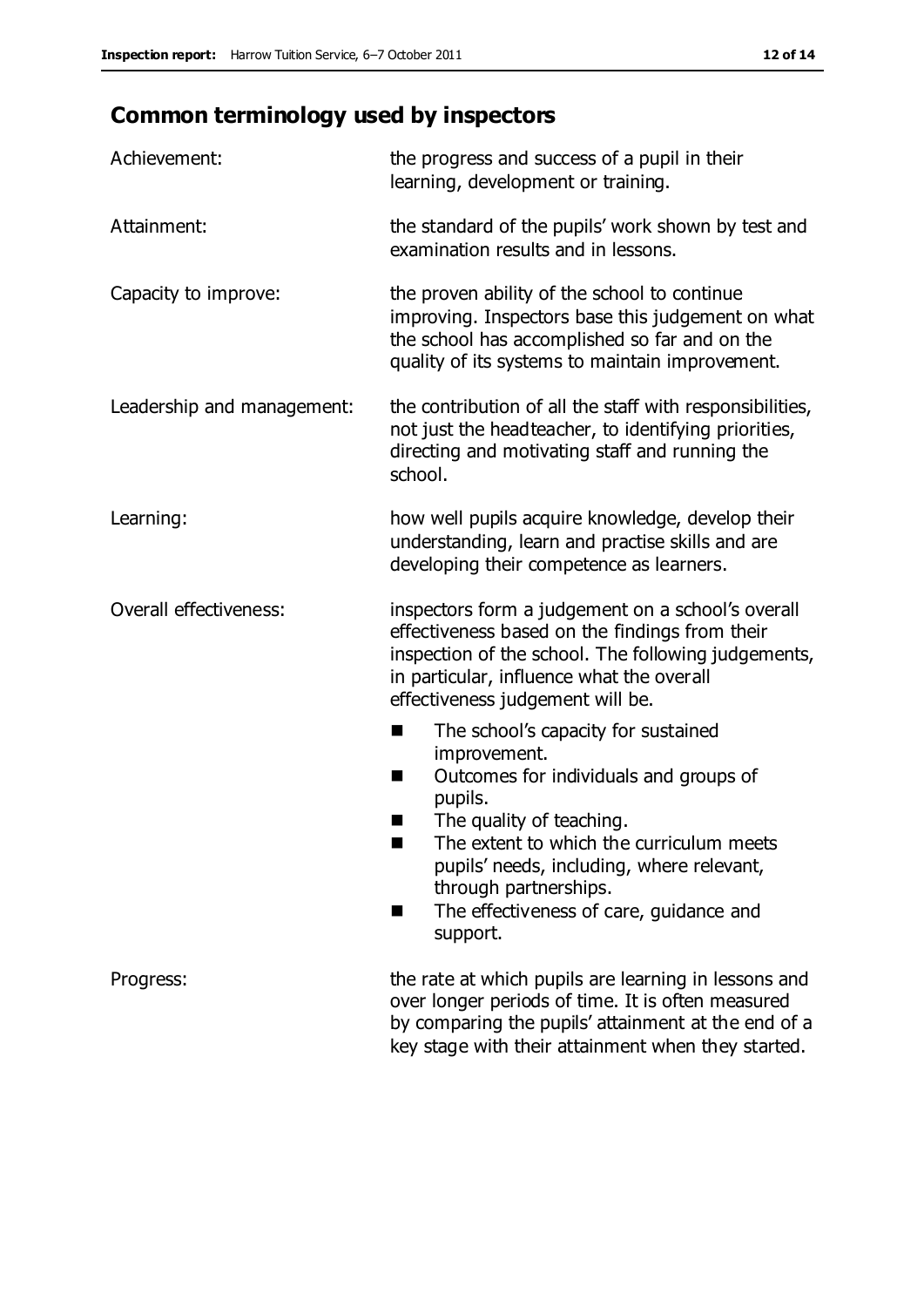#### **This letter is provided for the school, parents and carers to share with their children. It describes Ofsted's main findings from the inspection of their school.**



10 October 2011

Dear Pupils

#### **Inspection of Harrow Tuition Service, Harrow HA3 5PQ**

Recently we visited the tuition service to see how you are getting on. We enjoyed our time both at the Harrow Teachers' Centre and at the Royal National Orthopaedic Hospital where we were able to observe lessons and see how well you are doing. We want to thank all of you for letting us see your work and for talking to us. Your views were very helpful.

We judge the service to be good overall and we were pleased to see that you are well cared for and that you have gained in confidence and self-esteem. You told us that you feel safe and respected by the adults you work with. We were pleased that most of you have improved your attendance and are suitably prepared for the next steps in your education.

Harrow Tuition Service needs to do these things to become even better:

- To work with you and your parents and carers to further improve your attendance.
- To set more precise targets in lessons so that you all learn more.
- Senior leaders to better evaluate your progress so that the service has a clearer understanding of the value it adds to your learning.

The service is giving you all a really good chance to get back on track. You can make the most of it by attending every day, cooperating and working hard so you can all succeed. Thank you again for being so helpful and friendly. We wish you every continued success for the future.

Yours sincerely

Liz Bull Lead inspector